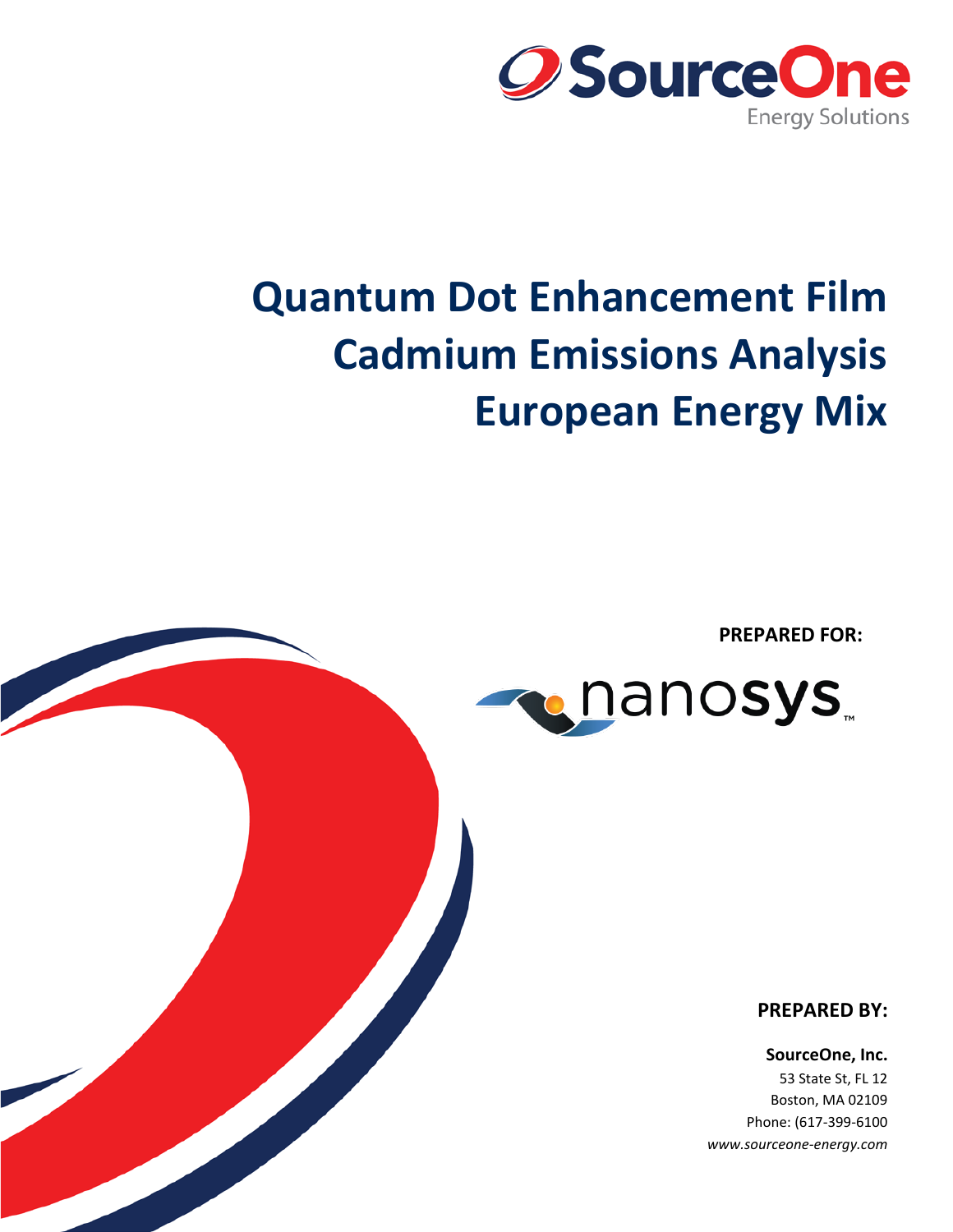

## **TABLE OF CONTENTS**

## **LIST OF FIGURES AND TABLES**

| Table 3 – Cadmium Quantum Dot Television Specifications and Energy Savings               |  |
|------------------------------------------------------------------------------------------|--|
|                                                                                          |  |
| Table 5 - Sensitivity Analysis. Net Cadmium Avoided through Recycling (BT2020 Case)  6   |  |
| Table 6 - Quantum Dot Enhancement Film Green House Gas Avoided Emissions (BT2020 Case) 7 |  |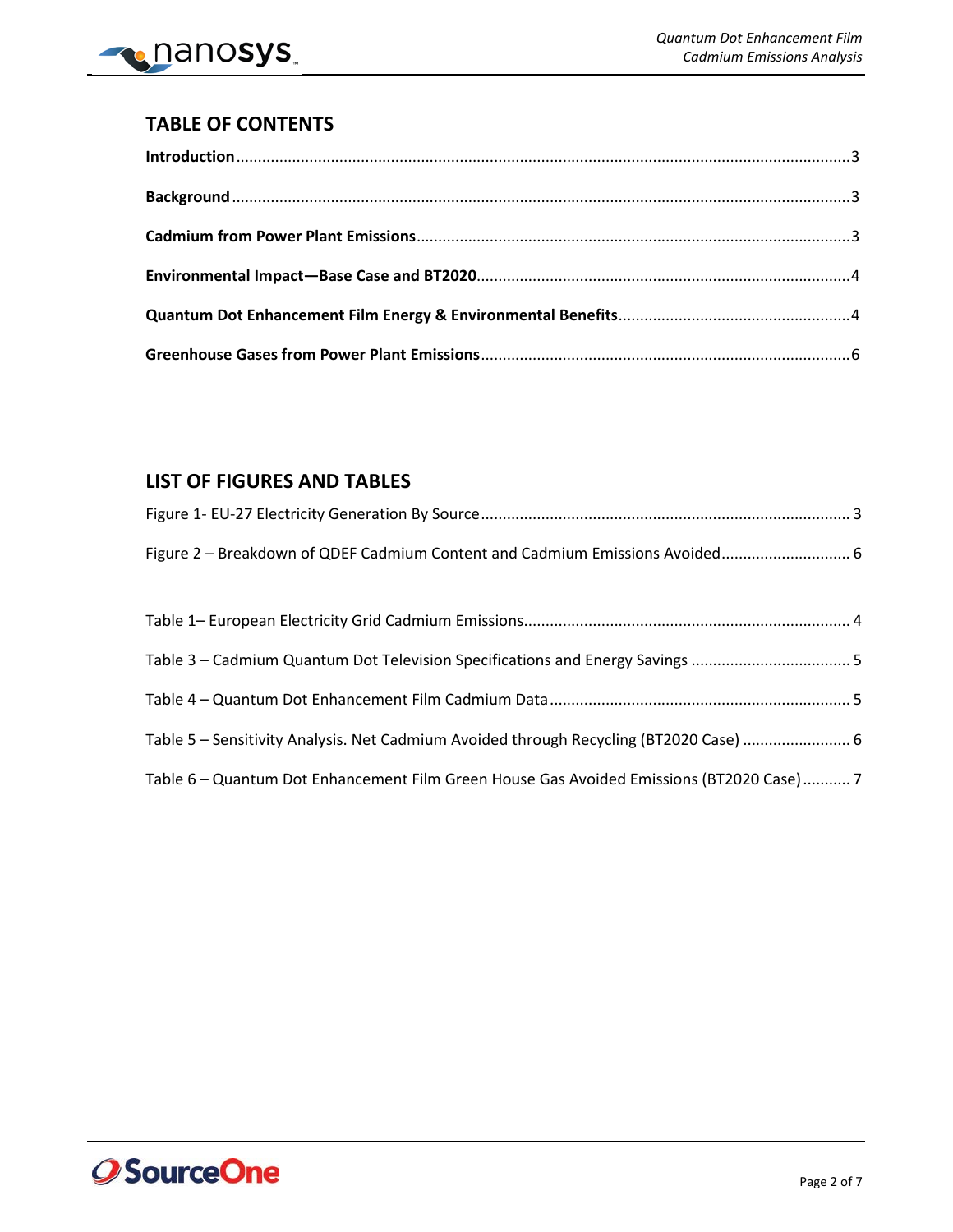

#### <span id="page-2-0"></span>**Introduction**

SourceOne was tasked with determining the level of cadmium emissions associated with energy generation that is avoided through the use of Nanosys Quantum Dot Enhancement Film (QDEF) in televisions. Cadmium emissions are avoided through power conservation due to the higher efficiency of the cadmium-containing QDEF device as compared with comparable television display technologies that do not contain cadmium such as QLED. The display itself contains approximately 23.74 mg of cadmium per m2 of screen display. Cadmium is utilized within the displays as a component of the nanocrystals distributed throughout the film. The cadmium within QDEF televisions is directly responsible for the power savings over existing display technology as it allows high brightness at lower power levels. As such, while the quantity of cadmium in QDEF has declined sharply in recent years, its inclusion in the manufactured product is also essential. SourceOne is an energy consulting firm. While the bulk of our analysis was focused on the EU grid emissions from the electrical generation sector, we also provide some context and assessment of the cumulative impact assessment based on factory test calculations and projections provided by Nanosys.

#### <span id="page-2-1"></span>**Background**

Cadmium is a toxic metal most commonly used in consumer rechargeable batteries. According to the US Environmental Protection Agency (EPA), "the acute effects of cadmium in humans through inhalation exposure consist mainly of effects on the lung. Chronic inhalation or oral exposure leads to a build-up of cadmium in the kidneys th[a](#page-2-4)t can cause kidney disease."<sup>a</sup> Cadmium is not produced through a direct mining effort, but is typically recovered and refined as a byproduct of Zinc mining. Quantum Dot Enhancement Film is compliant under the European Union directive on the Restriction of the use of certain Hazardous Substances in electrical and electronic equipment 2011/65/EU (RoHS). These exemptions were extended in early 2019. Nanosys is not considered a producer of electronic equipment, but its customers (and customers' customers) fall under this designation.

#### <span id="page-2-2"></span>**Cadmium from Power Plant Emissions**

Cadmium in the atmosphere is mainly caused by the burning of fossil fuels; specifically coal and to a lesser extent fuel oil. Solid fuel represents 21% of the Electricity Mix in the European Union (EU 28), fuel oil about 2%. The remaining 77% are generated without cadmium emission with nuclear (26%), gas (20%), renewable energy sources (29%) and other sources (2%).



**Figure 1- EU-28 Electricity Generation by Source**

<span id="page-2-3"></span>The cadmium content in solid fuels is highly variable based on the mining location and the type of solid fuel burnt. The European Environmental Agency provides data regarding the cadmium emitted by different

<span id="page-2-4"></span><sup>&</sup>lt;sup>a</sup> EPA, **TTN Air Toxics: Cadmium Compounds** 

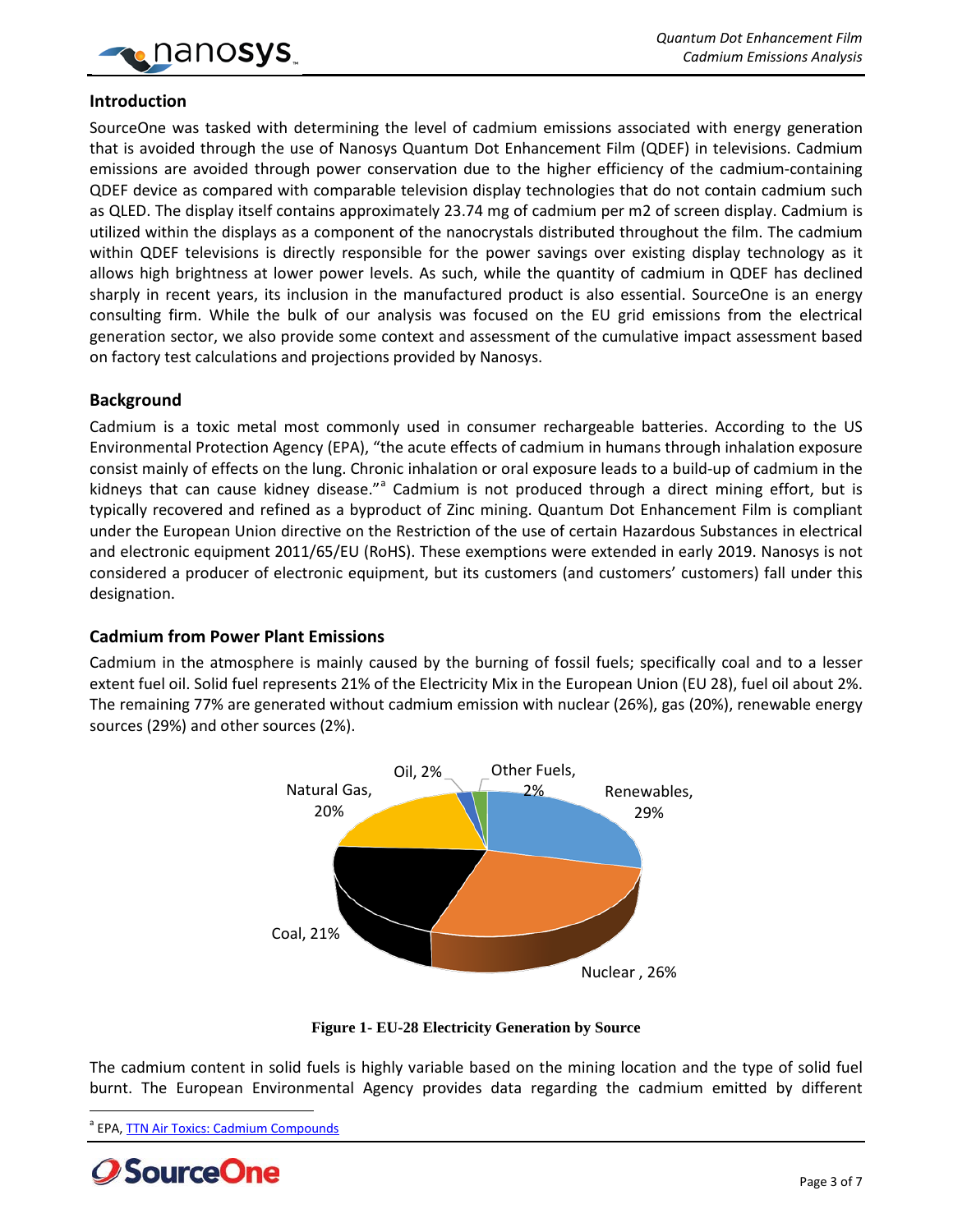

<span id="page-3-2"></span>industries. In year 2016 the total cadmium emission from public electricity generation in EU-28 was 9.14 tonnes<sup>[b](#page-3-3)</sup>. The European Energy Commission provides yearly data for electricity generation and usage for the different [c](#page-3-4)ountries of EU-28. For year 2016 the total electricity generated in the EU-28 was 3,255 TWh<sup>c</sup>. Based on these two numbers we can derive the average cadmium grid emission of  $2.81 \mu g/kWh$ .

| Table 1– European Electricity Grid Cadinum Emissions |                    |                          |  |  |  |
|------------------------------------------------------|--------------------|--------------------------|--|--|--|
| <b>Total Electrical Generation</b>                   | <b>Total Cd</b>    | <b>Grid Cd Emissions</b> |  |  |  |
| (TWh-E28-2016)                                       | (tonnes-EU28-2016) | $(\mu$ g/kWh $)$         |  |  |  |
| 3255.10                                              | 9.14               | 2.81                     |  |  |  |

#### **Table 1– European Electricity Grid Cadmium Emissions**

For context, the EU emission rate of 2.81 µg/kWh can be compared to the emissions rate in the United States, which was 17.46 µg/kWh in 2017. Both numbers have declined rapidly in recent years but the difference can be attributed to two major factors:

- The coal usage in Europe represents only 21% of the electricity Mix compared to 30% in the U.S
- The cadmium content in European coal appears to be much lower in comparison with American coal:

### <span id="page-3-0"></span>**Environmental Impact—Base Case and BT2020 Future Case**

Nanosys has determined that in 2018, standard QDEF televisions with its cadmium quantum dots had a 7% efficiency advantage over comparable QLED technologies containing no cadmium. However, the HDTV market is in the midst of rapid transformation related to the adoption of ultra-high-definition television (UHDTV) standards, which necessitate substantially greater power requirements and therefore, a larger efficiency advantage for cadmium technology. Ultra-high-definition television includes 4K UHD and 8K UHD digital formats, which allows the future use of the Rec. 2020 (aka BT2020) color gamut standard. Industry analysts have forecaste[d](#page-3-5) that UHDTV screens will make up over 70% of total market in Europe in 2020.<sup>d</sup> The cadmium efficiency advantage in the BT2020 scenario is approximately 25%.

We've conducted our emissions analysis across two scenarios. In the 2018 base case, we used efficiency savings of 12.38 watts per m2, which is based on a factory test by Nanosys whereby the internal power consumption of a 65" 2018 Quantum Dot TV was evaluated both with cadmium Quantum Dots and with cadmium-free Quantum Dots—the next most efficient technology. For the forward looking BT2020 case, no cadmium-free televisions that can meet the BT2020 standard are sold on the market today—the only commercially available units contain cadmium. To establish the BT2020 future case baseline, Nanosys used the most efficient non-cadmium technology available and simulated a cadmium-free Quantum Dot television that targets 90% coverage of the BT2020 standard. The differential in internal power consumption between this and the cadmium-containing unit was 64.70 watts per m2 of screen area. By depicting these two scenarios, we approximate both the impact of the technology as it has been deployed in recent years and how it will likely be deployed in future years.

### <span id="page-3-1"></span>**Quantum Dot Enhancement Film Energy & Environmental Benefits**

Nanosys calculations and measurements demonstrate that its cadmium Quantum Dot technology saves 12.38 watts per m2 over current QLED models and 64.70 watts per m2 over models that achieve >90% of the BT2020 standard. This is based on power consumption of 172.21 watts and 193.95 watts per m2 respectively. An estimated display lifetime of 50,000 operating hours and a sales projection of 50,000,000 screens was used for cumulative energy calculations. A summary of the two cases is outlined below.

<span id="page-3-5"></span><span id="page-3-4"></span><span id="page-3-3"></span><sup>&</sup>lt;sup>c</sup> EEA, <u>Overview of electricity production and use in Europe</u><br><sup>d</sup> GfK Global, <u>https://www.eutelsat.com/en/news.html#/pressreleases/eutelsat-reveals-new-consumer-research-on-ultra-hd-and-data-</u> [on-skyrocketing-screen-sales-in-key-tv-markets-1216550](https://www.eutelsat.com/en/news.html%23/pressreleases/eutelsat-reveals-new-consumer-research-on-ultra-hd-and-data-on-skyrocketing-screen-sales-in-key-tv-markets-1216550)



<sup>&</sup>lt;sup>b</sup> EEA, National emissions reported to the Convention on Long Range Transboundary Air Pollution, 2018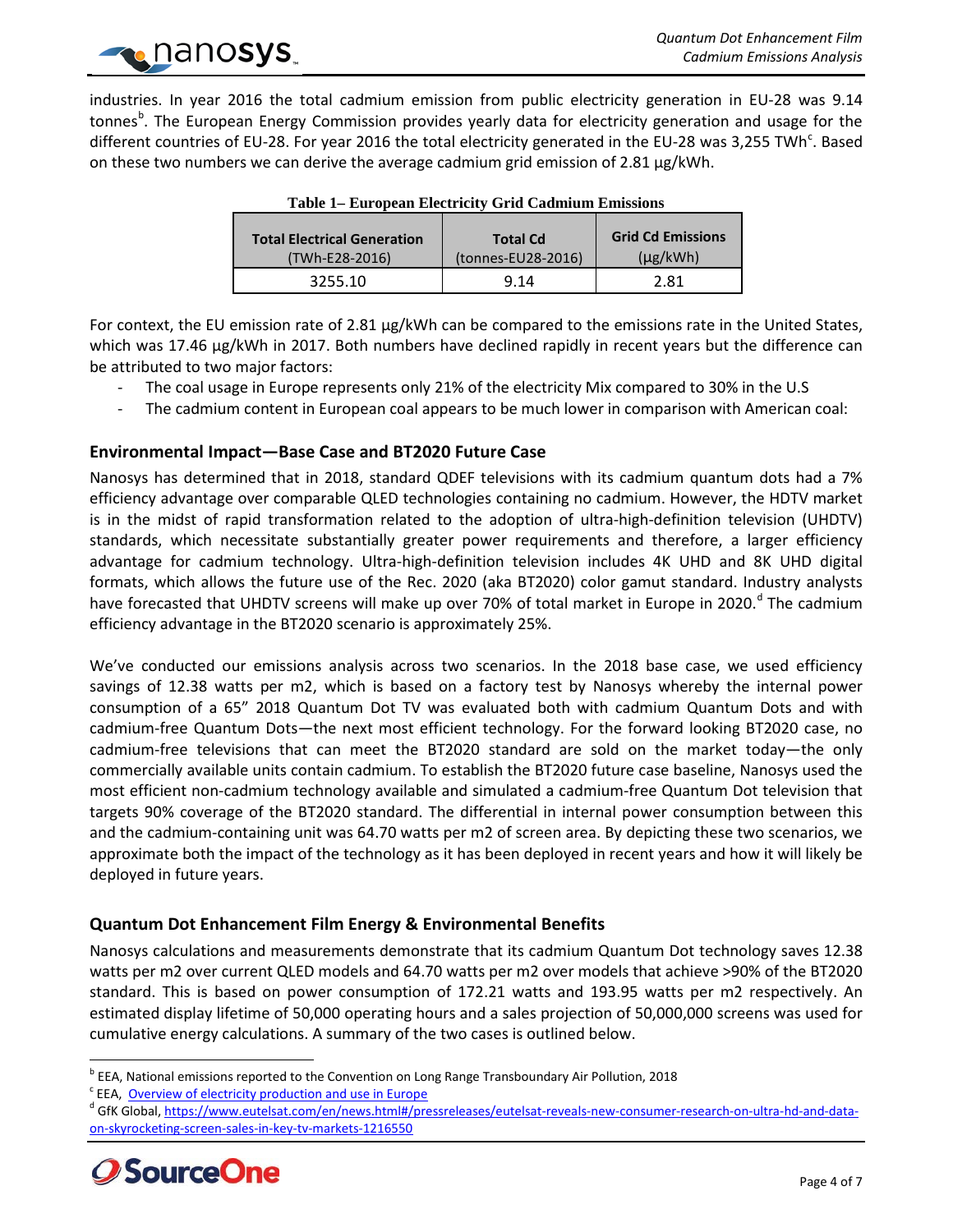<span id="page-4-0"></span>

|                           | <b>Avoided Watts</b><br>per m <sub>2</sub> | <b>TV Lifespan</b><br>(Hrs) | <b>TV Lifetime</b><br><b>Energy Savings</b><br>(kWh per m2) | Electric<br><b>T&amp;D Losses</b> | Lifetme Electricity<br><b>Generation Savings</b><br>(kWh per m2) | <b>Projected TV</b><br><b>Units Sold</b><br>2020-2025 | <b>Lifetime Energy</b><br>Savings per Annualized<br>Sales (TWh) | <b>Lifetime Energy Savings</b><br><b>Attributed to</b><br>2020-2025 Sales (TWh) |
|---------------------------|--------------------------------------------|-----------------------------|-------------------------------------------------------------|-----------------------------------|------------------------------------------------------------------|-------------------------------------------------------|-----------------------------------------------------------------|---------------------------------------------------------------------------------|
| 2018 Base Case            | 12.38                                      | 50,000                      | 619                                                         | 6.44%                             | 659                                                              | 50.000.000                                            | 3.63                                                            | 21.81                                                                           |
| <b>BT2020 Future Case</b> | 64.70                                      | 50,000                      | 3.235                                                       | 6.44%                             | 3.443                                                            | 50.000.000                                            | 19.00                                                           | 113.97                                                                          |

| Table 2 - Cadmium Quantum Dot Television Specifications and Energy Savings |
|----------------------------------------------------------------------------|
|----------------------------------------------------------------------------|

Power losses occur between the televisions low voltage source and the power plant itself. These losses can be attributed to transformers and power lines. Based on data from the International Energy Agency, electric transmission and distribution loss[e](#page-4-2)s in 2014 were estimated at  $6.44\%$ . Using Nanosys projections of 50,000,000 TV units sold between 2020-2025, we are able to project the cumulative lifetime avoided energy consumption that can be attributed to the technology, approximately 21.81 TWh in the base case and 113.97 TWh in the BT2020 case.

We can also determine the net impact on cadmium emissions by comparing the cadmium content of the televisions with their associated cadmium avoidance due to grid energy savings and reduced coal consumption. The European grid average cadmium emissions factor was 2.81 µg per kWh. As a result, the net cadmium impact is 21.89 mg per m2 under the base case and 14.07 mg per m2 of QDEF screen area under the BT2020 case, if the television is not disposed of properly and the cadmium is not recycled.

<span id="page-4-1"></span>

|                           | Total Cd per m2<br>$TV$ (mg) | <b>Cd Emissions</b><br><b>Avoided from Grid</b><br>per m2 (mg) | <b>Net</b><br><b>Environmental Cd</b><br>Impact $(mg)^*$ |
|---------------------------|------------------------------|----------------------------------------------------------------|----------------------------------------------------------|
| 2018 Base Case            | 23.74                        | 1.85                                                           | 21.89                                                    |
| <b>BT2020 Future Case</b> | 23.74                        | 9.67                                                           | 14.07                                                    |

**Table 3 – Quantum Dot Enhancement Film Cadmium Data**

\*Assumes 0% recycling rate

It is important to note that while the QDEF in a television contains 23.74 mg of cadmium per m2 (a standard 65" cadmium QDEF television contains about 27.7 mg), the cadmium is contained within a physical device. The cadmium contained with the QDEF is bound to selenium in a core structure, encased within a zinc sulfide shell, surrounded by ligands, held in an acrylate polymer and encased in PET plastic within a television. This television could be disposed of properly ensuring that the contained cadmium does not contaminate the environment. Even if the television is not disposed of properly, the cadmium is well contained within the device. On the other hand the 9.67 mg of cadmium that is avoided in the BT2020 case through electricity savings, would be released directly into the atmosphere when the TV is disposed of improperly. With these airborne emissions there is significantly greater risk of contamination of soil, water, and breathable air. Furthermore, the European Union also has stringent regulations and high targets in terms of recycling of Electrical and Electronic Equipment Waste. It appears likely that the EU will achieve its target to recycle 85% of all electrical and electronic waste.<sup>[f](#page-4-3)[g](#page-4-4)</sup> Precise data on recycle rates for televisions and cadmium-based televisions in particular are not available, though Eurostat has published a recycle rate of 41% for e-waste inclusive of televisions<sup>[h](#page-4-5)</sup> and ranges of 80-85% for household electronics.<sup>g</sup> Therefore, it is reasonable to assume that a significant proportion of this cadmium is captured, recycled, and diverted from landfills. Table 5 shows how the net environmental cadmium avoided changes based on varying recycling rate assumptions. Most notably,

<span id="page-4-5"></span><span id="page-4-4"></span><sup>&</sup>lt;sup>h</sup> Euostat, [Record recycling rates and use of recycled materials in the EU \(2019\)](https://ec.europa.eu/eurostat/documents/2995521/9629294/8-04032019-BP-EN.pdf/295c2302-4ed1-45b9-af86-96d1bbb7acb1)



<span id="page-4-2"></span>e EIA - European Union - [Electric power transmission and distribution losses](https://www.indexmundi.com/facts/european-union/electric-power-transmission-and-distribution-losses)

<span id="page-4-3"></span><sup>&</sup>lt;sup>f</sup> European Parliament and of the Council, Waste Electrical and Electronic Equipment Directive

<sup>&</sup>lt;sup>B</sup> Eurostat, [Waste electrical and electronic equipment \(WEEE\) by waste management operations](http://ec.europa.eu/environment/waste/weee/data_en.htm) (2016)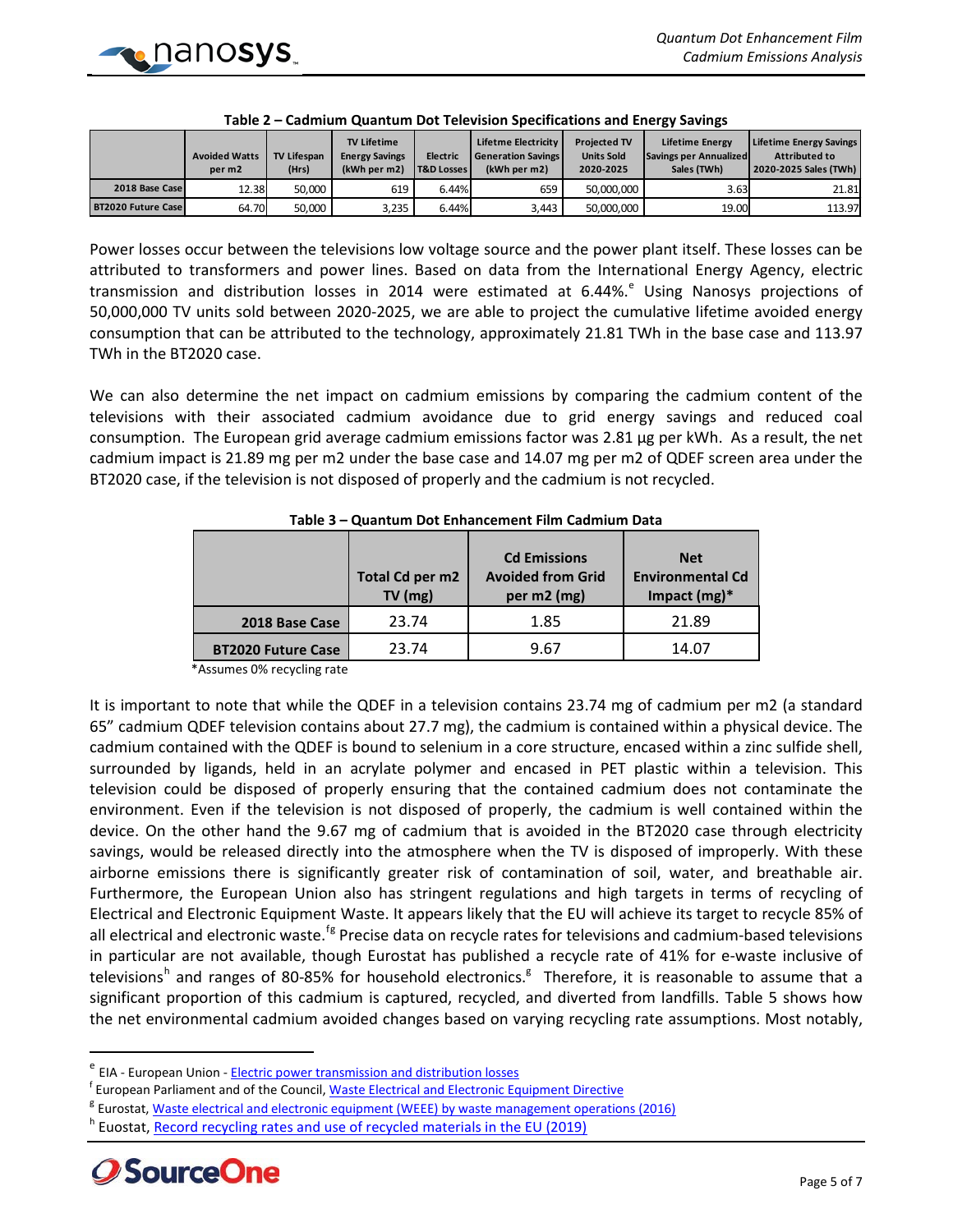

<span id="page-5-2"></span>the net impact approaches 0 when 50% of screens are recycled, and this appears to be a reasonable if not conservative number given the ranges published by Euostat.

| <b>Recycling Rate*</b> | <b>Net Environmental Cadmium</b><br><b>Avoided per m2 Screen</b> |
|------------------------|------------------------------------------------------------------|
| 0%                     | $-14.07$ mg                                                      |
| 10%                    | $-11.70$ mg                                                      |
| 20%                    | $-9.32$ mg                                                       |
| 30%                    | $-6.95$ mg                                                       |
| 40%                    | $-4.58$ mg                                                       |
| 50%                    | $-2.20$ mg                                                       |
| 60%                    | .17 mg                                                           |
| 70%                    | $2.55$ mg                                                        |
| 80%                    | 4.92 mg                                                          |
| 85%                    | $6.11 \text{ mg}$                                                |
| 90%                    | $7.29$ mg                                                        |
| 100%                   | $9.67 \text{ mg}$                                                |

#### **Table 4 – Sensitivity Analysis. Net Cadmium Avoided through Recycling (BT2020 Case)**

<span id="page-5-1"></span>**Figure 2 – Breakdown of QDEF Cadmium Content and Cadmium Emissions Avoided (BT2020 Future Case, estimated 50% Recycle Rate)**



#### <span id="page-5-0"></span>**Greenhouse Gases from Power Plant Emissions**

In addition to decreasing the amount of cadmium emissions produced by power plants, the use of QDEF in televisions also decreases the amount of Greenhouse Gases released into the atmosphere. This decrease is directly related to the electricity savings. GHG emissions were calculated using the EEA National Emission Report, which provides GHG emissions for EU-28 for each sector of activity. Nanosys projects that between the years 2020 and 2025, its cadmium QDEF technology will be installed in over 8.3 million screens sold across the EU each year. Assuming that the BT2020 standard is adopted as anticipated, the lifetime CO2-Equivelent avoidance of those annual screen sales would approach 6,000 ktones compared to the next most efficient technology.